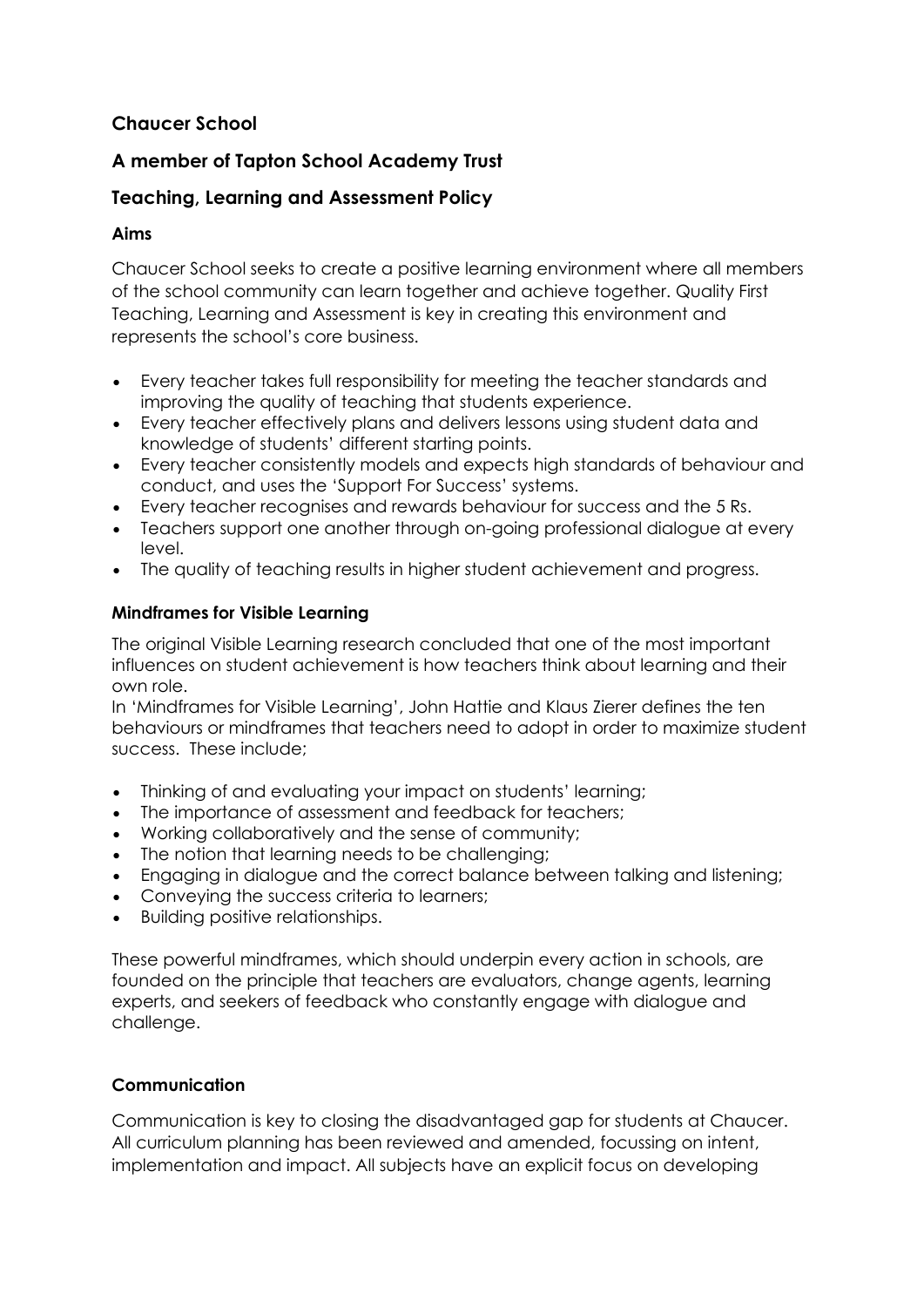students' vocabulary and reading skills, because communication is key to success in life, and across subject disciplines.

### **ACE awareness and trauma informed classrooms**

Building strong relationships between staff and students ensures positive climates for learning. Teachers are becoming more ACE (Adverse Childhood Experiences) aware. At Chaucer, we pride ourselves on having high expectations of our students but are also developing trauma led pedagogy to maximise all learning episodes for all students.

### **Progressive Feedback**

The aim of feedback and time effective feedback is:

- To ensure that students are making progress in terms of knowledge and understand of subject content.
- To prepare students for summative assessment through the application of skills related to specific command words i.e. analysis and evaluation.
- To encourages students to take more responsibility and ownership for their learning

See the separate policy on progressive feedback for further details around the mechanics of feedback at Chaucer School.

## **Quality Assurance and Performance Management**

All teachers are entitled to ongoing developmental feedback around their performance, to enable them to best meet the needs of Chaucer Students. Quality assurance can take many forms, including learning walks, in/formal lesson observation, work scrutiny, work sampling, standardisation of assessment, and moderation of assessment. Learning and progress can look different in different subject areas, and as such, quality assurance and ongoing professional development can also look different in different subject areas. However, regardless of the subject area, teachers will receive that ongoing support and challenge as needed.

## **Leadership Responsibilities**

Securing quality first Teaching, Learning and Assessment represents the core purpose for leadership at Chaucer at every level.

Leaders at all levels have a responsibility to ensure:

- That quality-first Teaching, Learning and Assessment are delivered, or that steps are taken to secure rapid improvement where this isn't the case
- All teaching staff meet the teacher standards.